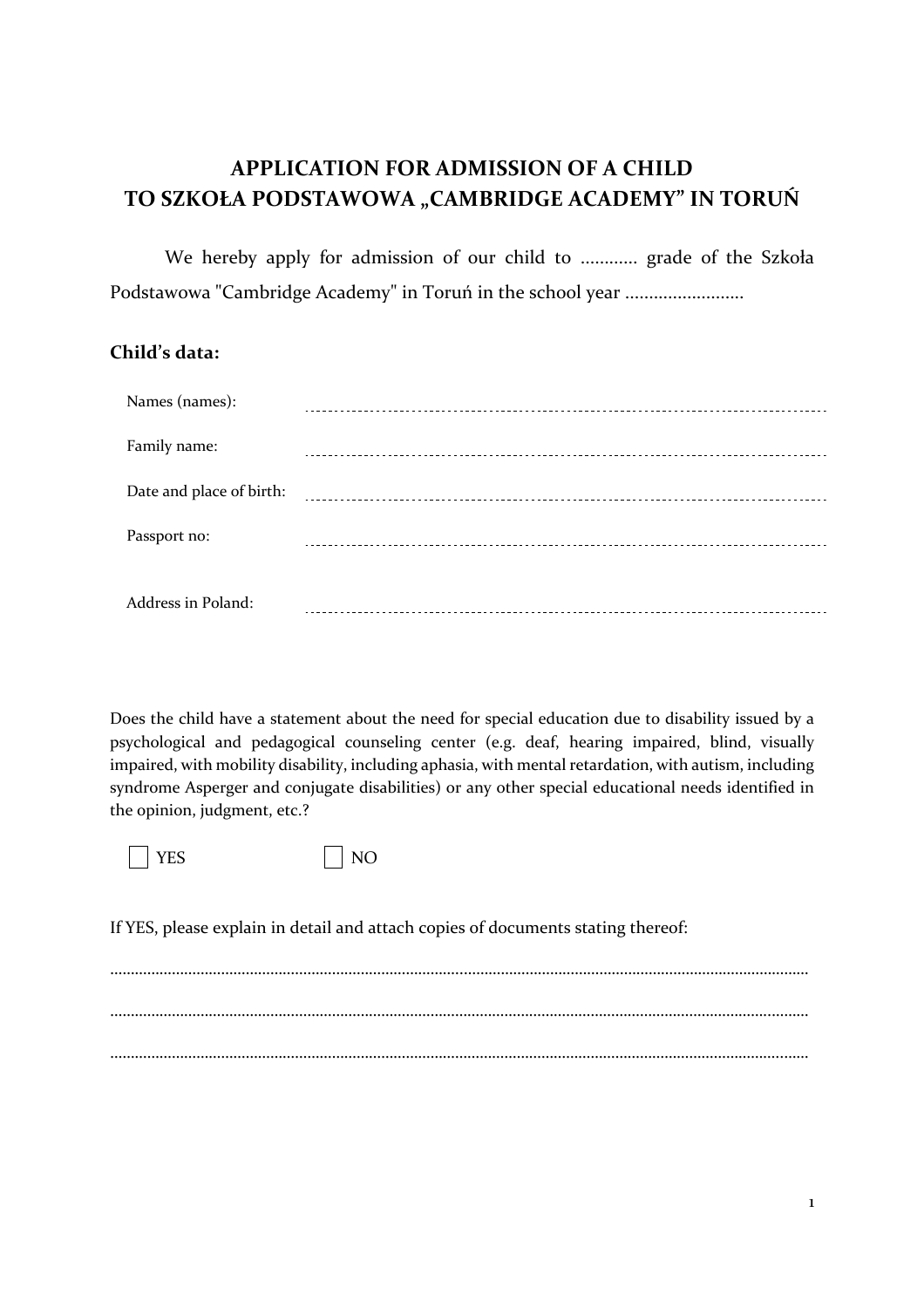## **Parent's data:**

|                    | Mother/Guardian | Father/Guardian |
|--------------------|-----------------|-----------------|
| Name (names):      |                 |                 |
| Family name:       |                 |                 |
| Passport no:       |                 |                 |
| Address in Poland: |                 |                 |
|                    |                 |                 |
| Profession:        |                 |                 |
| Phone no:          |                 |                 |
| E-mail:            |                 |                 |

## **The application for admission to the School is complete at the time of paying a onetime non-returnable recruitment fee of PLN 800 to the School's bank account no: PL 08 9511 0000 0052 8354 2000 0010 BIC CODE (SWIFT): GBWCPLPP title: "Name of the child, recruitment fee"**

We declare that we consent to the processing of personal data of us and our child by the Szkoła Podstawowa "Cambridge Academy" and the Fundacja Rozwoju Edukacji i Nauki "Pomerania" as its governing body, with offices at ul. Prosta 4, 87-100 Toruń to the extent necessary to conduct the recruitment procedure, provide educational services and fulfill reporting and information obligations arising from legal provisions.

We provide the above data voluntarily.

The headmaster of the Szkoła Podstawowa "Cambridge Academy" informs you that you are the administrator of your personal data.

Your personal data is processed in accordance with art. 6 clause 1 point a), b), c) of the Regulation (EU) 2016/679 of the European Parliament and of the Council of 27 April 2016 on the protection of individuals with regard to the processing of personal data (GDPR).

You have the right to access your personal data and to rectify, delete, limit processing, the right to obtain a copy of the data, transfer data, the right to object and the right to withdraw consent.